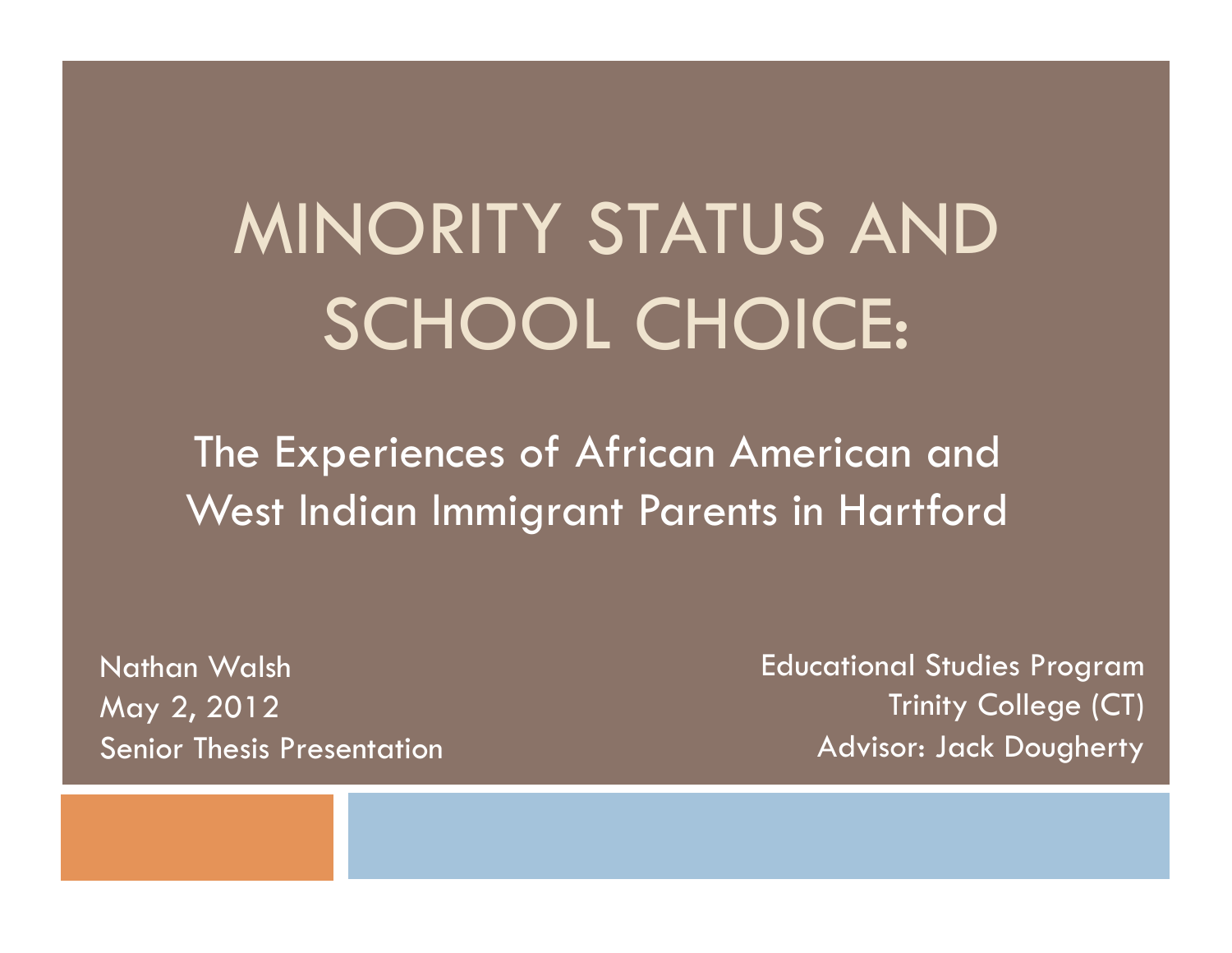### Research Question

□ Does anthropologist John Ogbu's theory on immigrant versus involuntary minorities explain any differences in parental views on school choice application processes?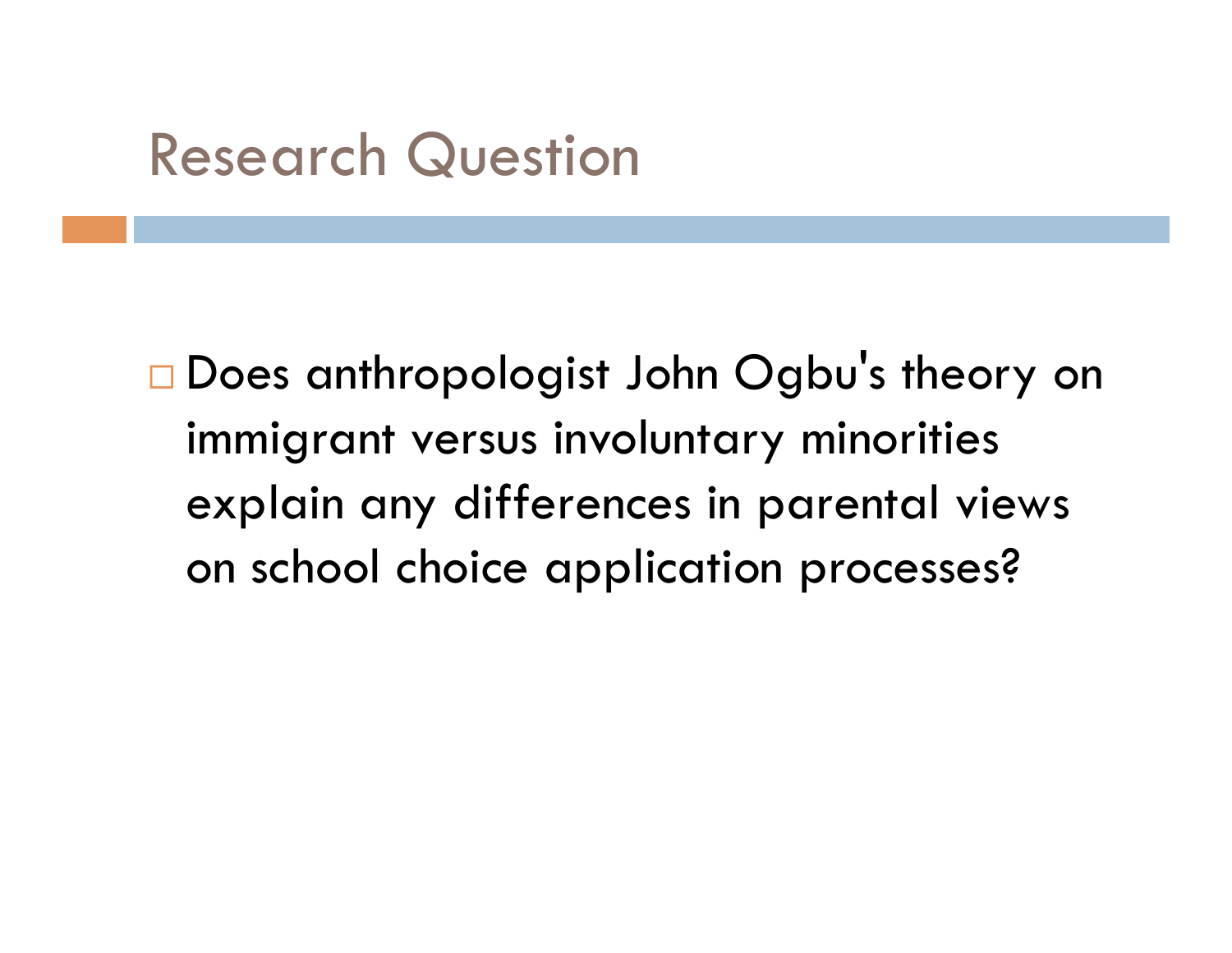### Background: What is Ogbu's Theory?

#### Cultural-Ecological Theory of School Performance

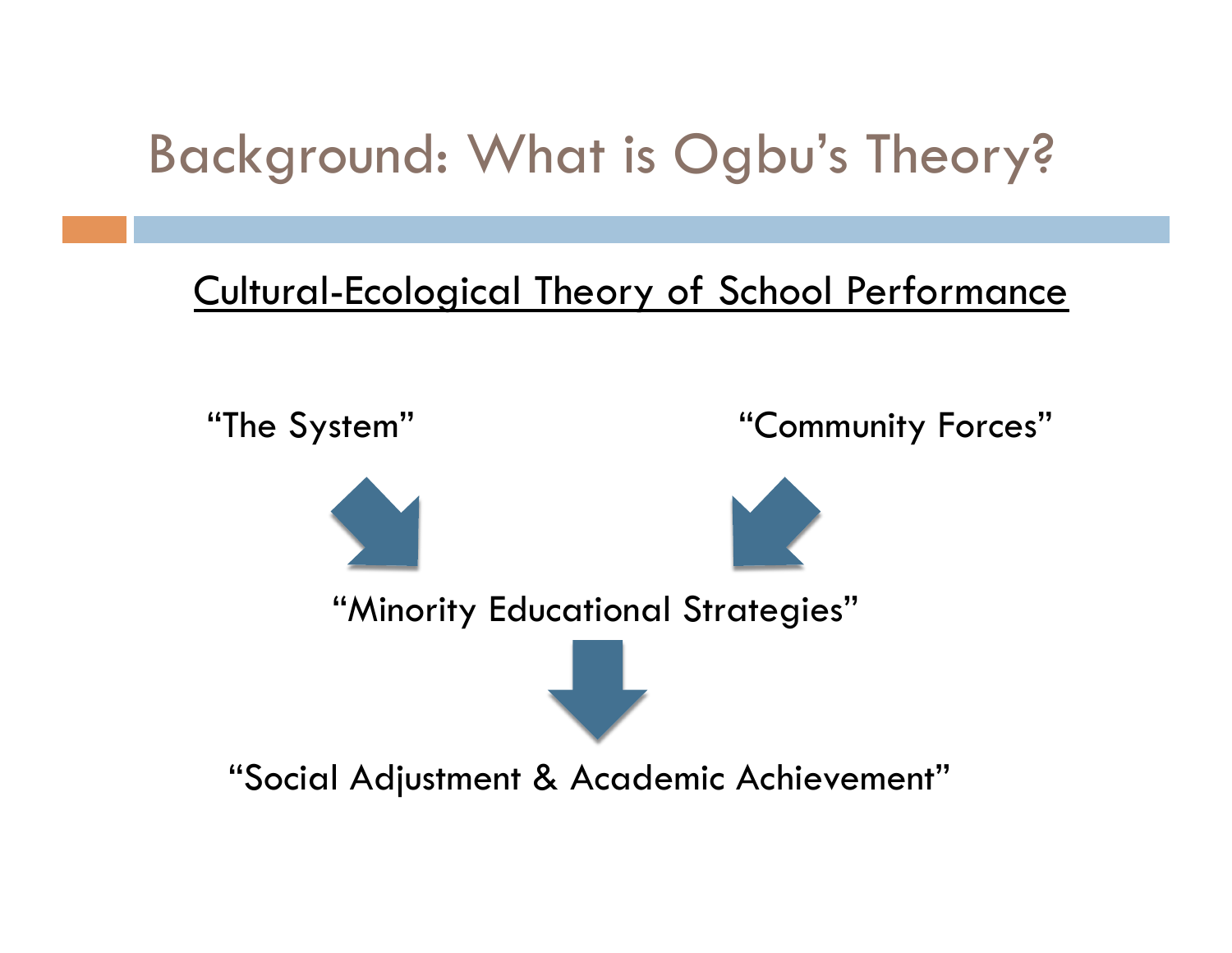### Background: What is Ogbu's Theory?

#### □ Voluntary Immigrants

- **Positive dual frame of** reference
- $\blacksquare$  Includes West Indian immigrants

#### **D** Involuntary Minorities

- **Negative dual frame** of reference
- $\blacksquare$  Includes native-born African Americans

Orientation Towards Education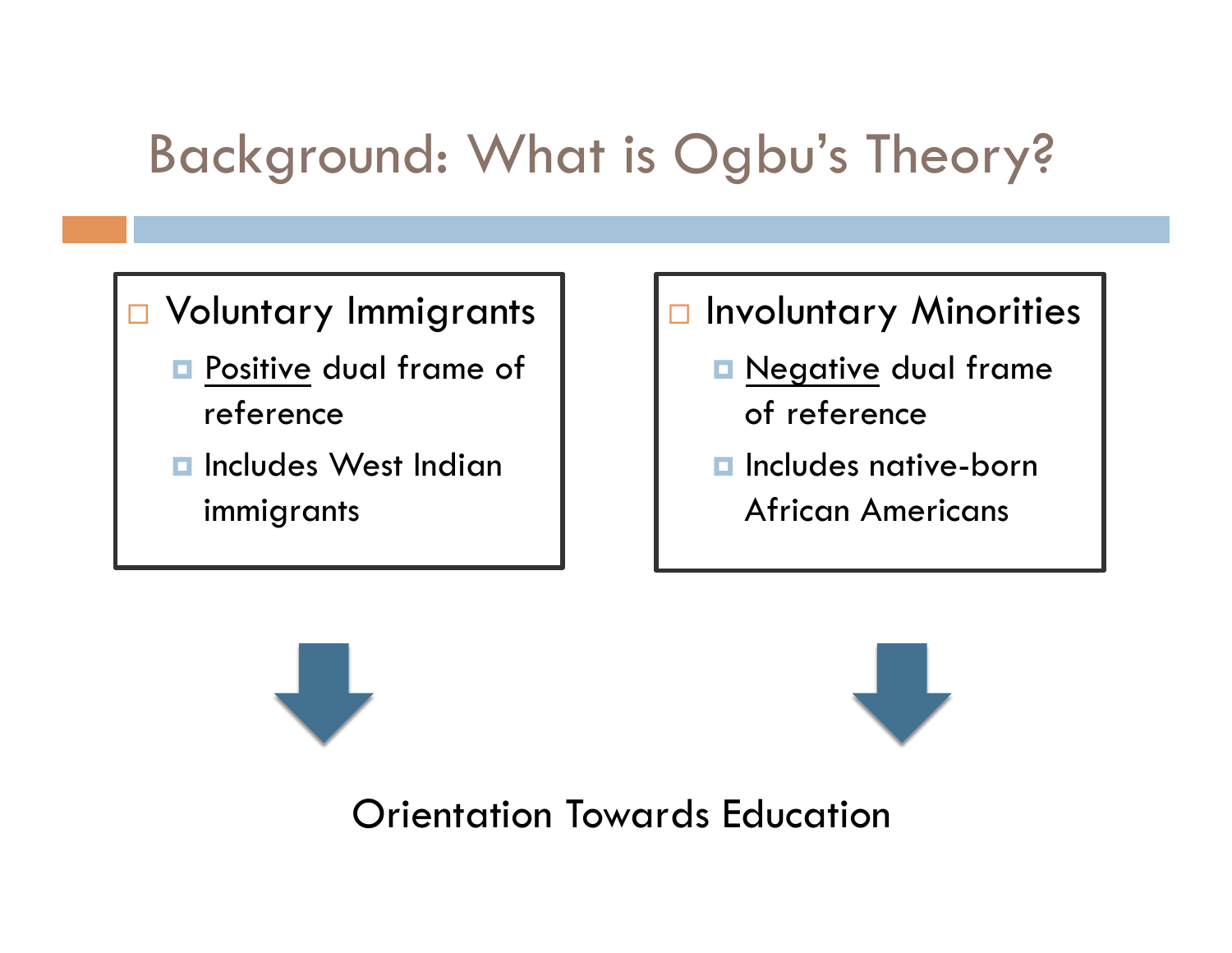### Background:

□ Choice differs along socioeconomic lines

- Unclear what this difference really looks like (Schneider et al. 1998)
- □ Rational Choice Theory
	- (Bell, 2008)
- □ Parental choice does not equate with interest

(Hamilton & Guin, 2005)

 $\Box$  The myth of the West Indian advantage

(Dodoo, 1997; Model, 2008; Waters, 1999)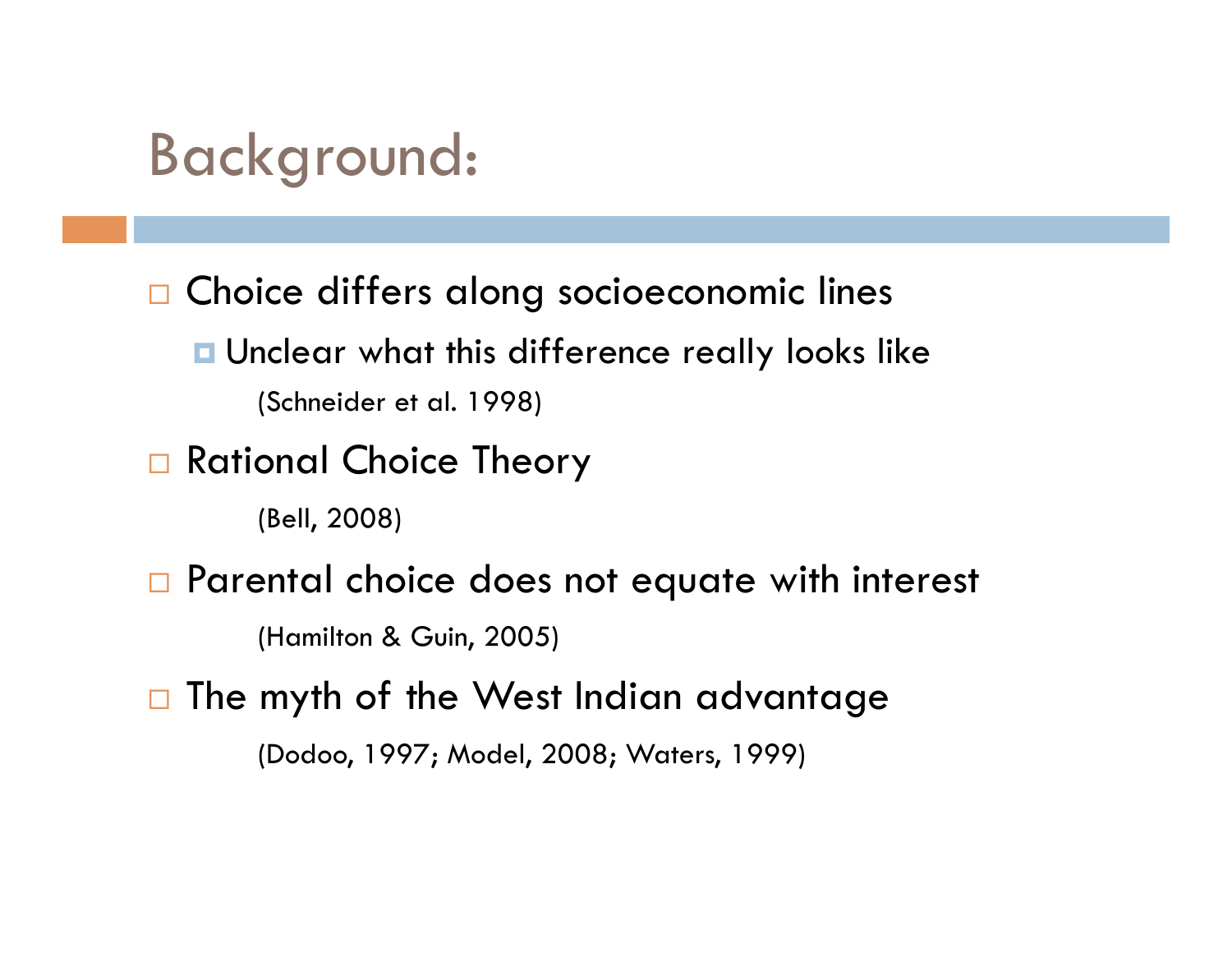### Why Does Ogbu Matter to School Choice?

□ Very well known & studied theory

- $\Box$  Is school choice really the most appropriate method to equalize education?
	- **Designed to help historically disadvantaged populations**
- $\Box$  Intersection of Ogbu's theory and school choice Does ethnicity matter in school choice?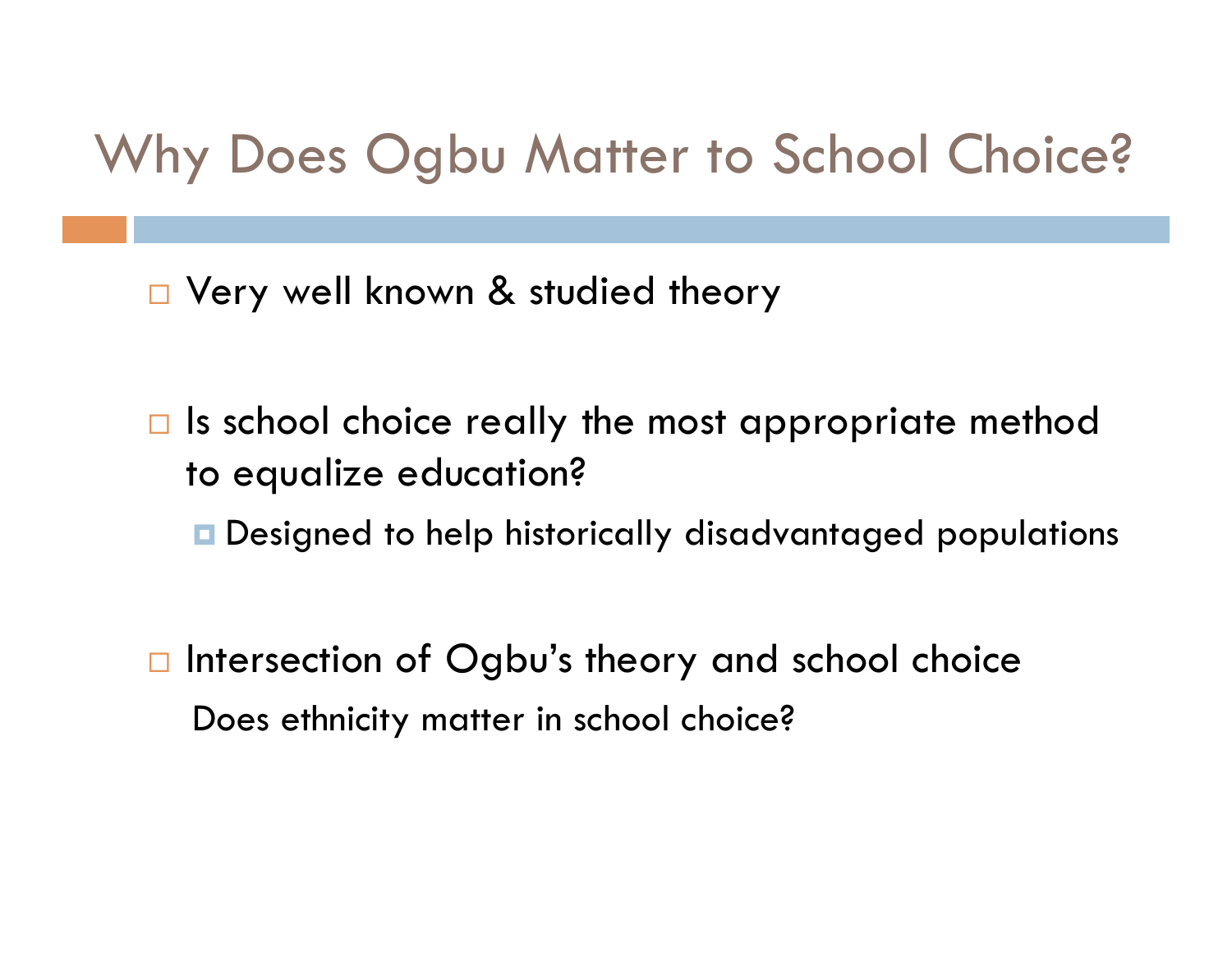#### Thesis

□ While Ogbu's cultural-ecological theory of school performance does not sufficiently explain different attitudes of West Indian immigrant or African American parents towards schooling in general or Hartford Public Schools more specifically, it might explain the differences in parental decisions to participate in school choice or instead, opt to remain in their local school.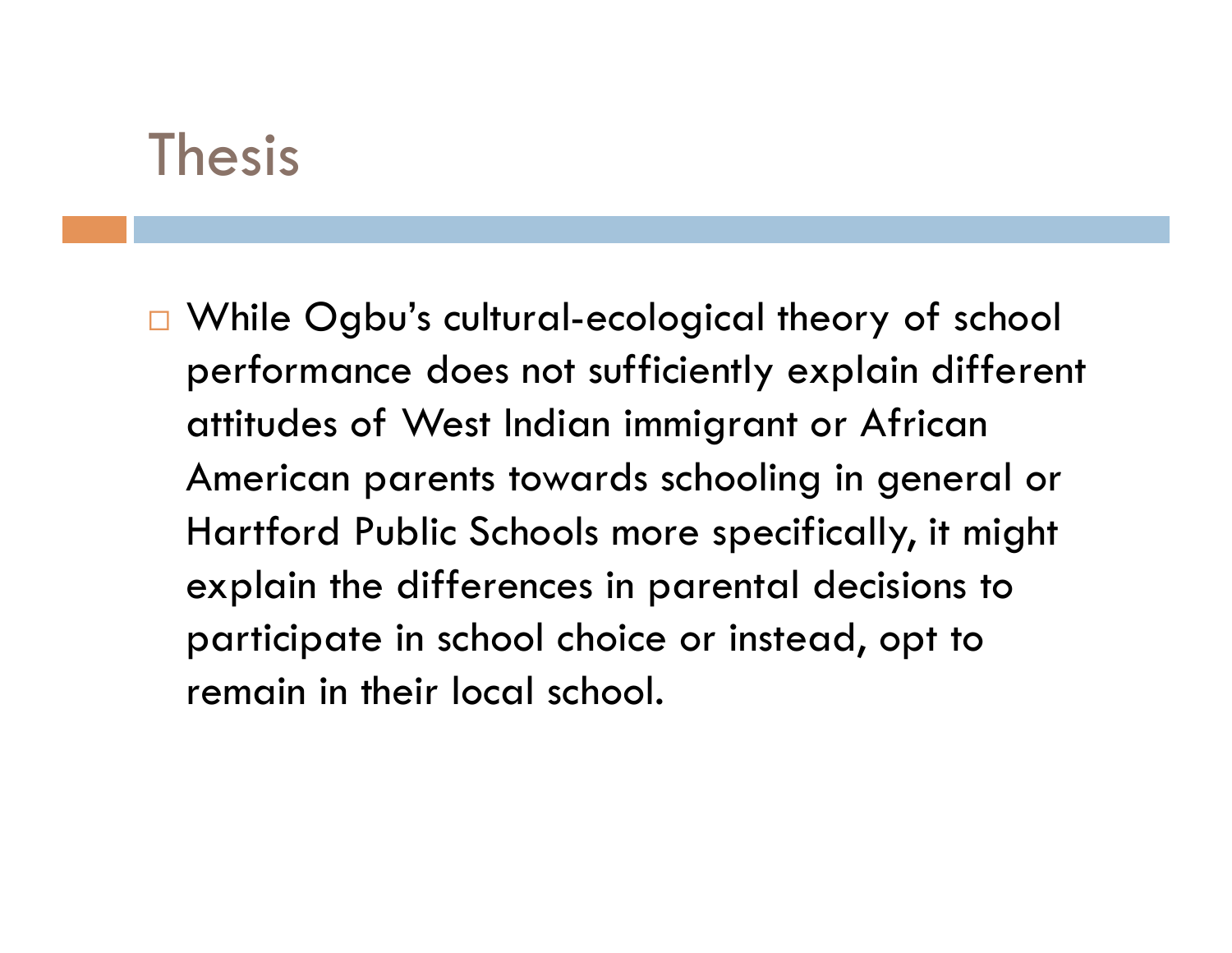### Methods & Data Sample

|                                    | <b>West Indian</b><br><b>Immigrants</b> | <b>African American</b> |
|------------------------------------|-----------------------------------------|-------------------------|
| total                              | 5                                       | 3                       |
| applied for<br>school choice       |                                         |                         |
| offered seat at<br>choice school   | $\mathbf{C}$                            | n/a                     |
| enrolled in a non-<br>local school |                                         |                         |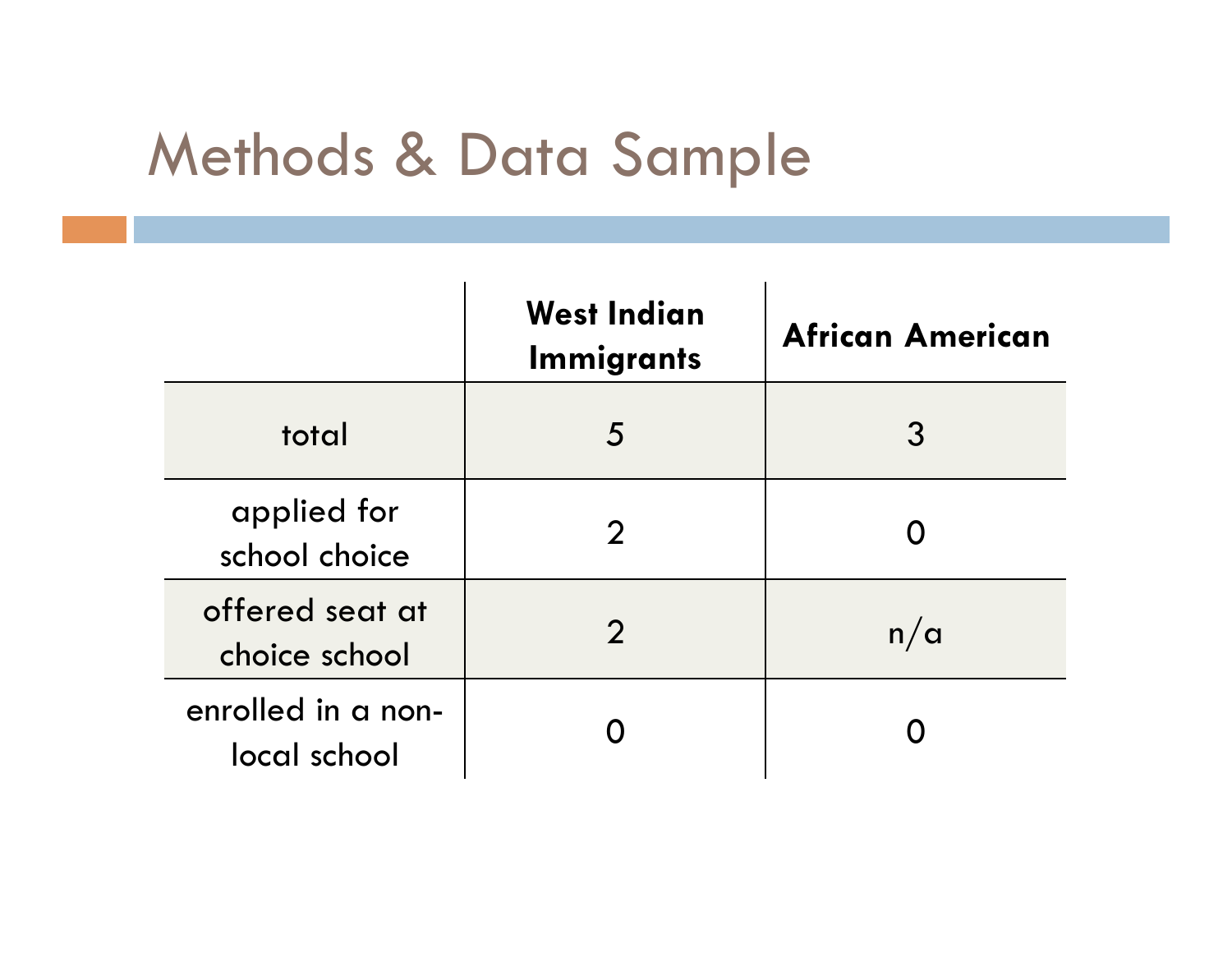## 1: Orientation to Education in General

- Regardless of race, every parent recognized education as important
	- **□** "School is important" (AA)
	- $\blacksquare$  "Education is very important to me. I make it very important for my children" (WI)
- $\Box$  Education is ticket out of poverty
- □ Does not support Ogbu's theory because there is no ethnic difference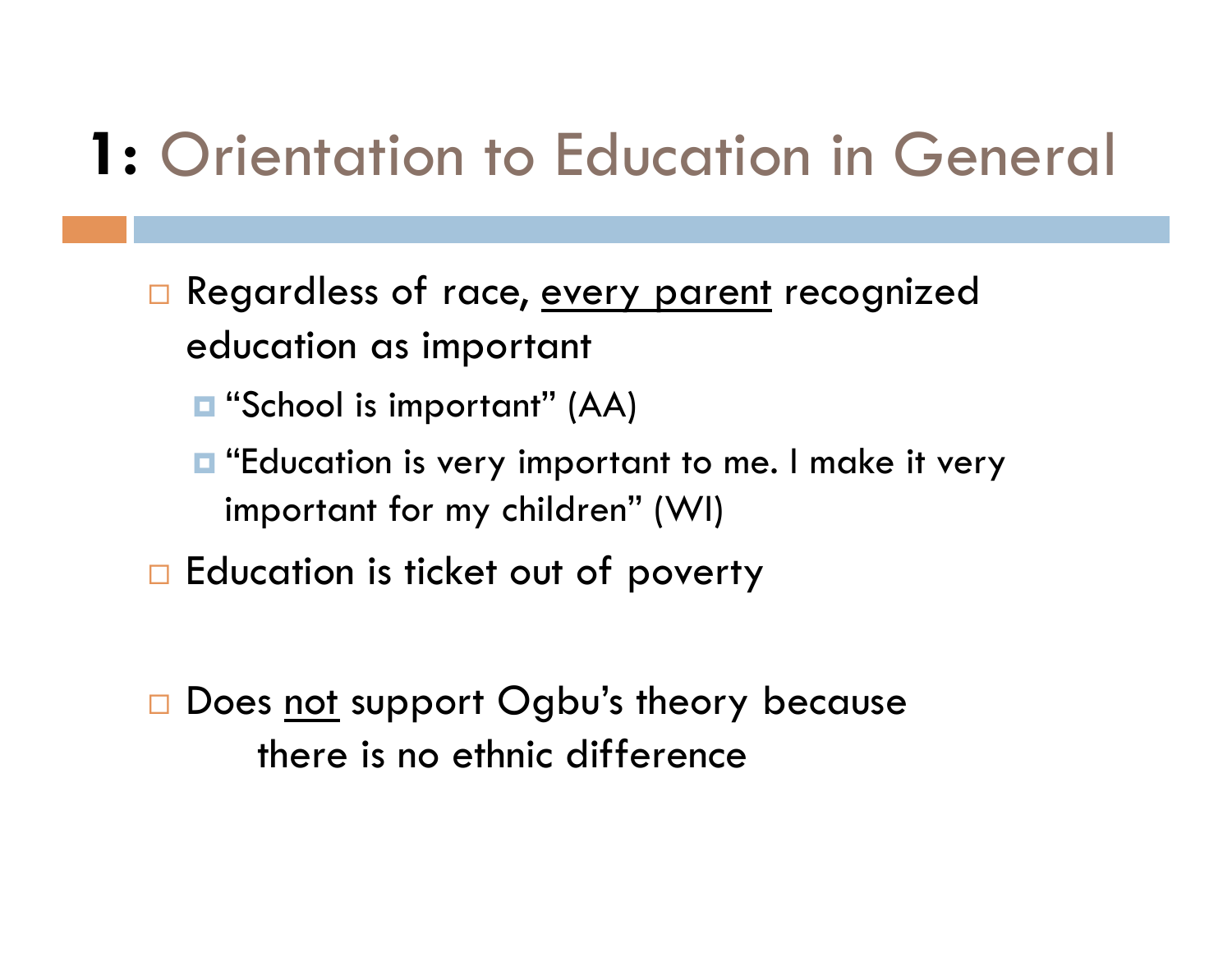## 2: Orientation to Urban School System

- □ Two parents voiced distrust with HPS **1 West Indian; 1 African American**
- □ Six parents spoke vaguely positive about HPS ■ "Satisfied" & "it's good" (WI & AA)
- □ Does not support Ogbu's theory because no clear pattern emerged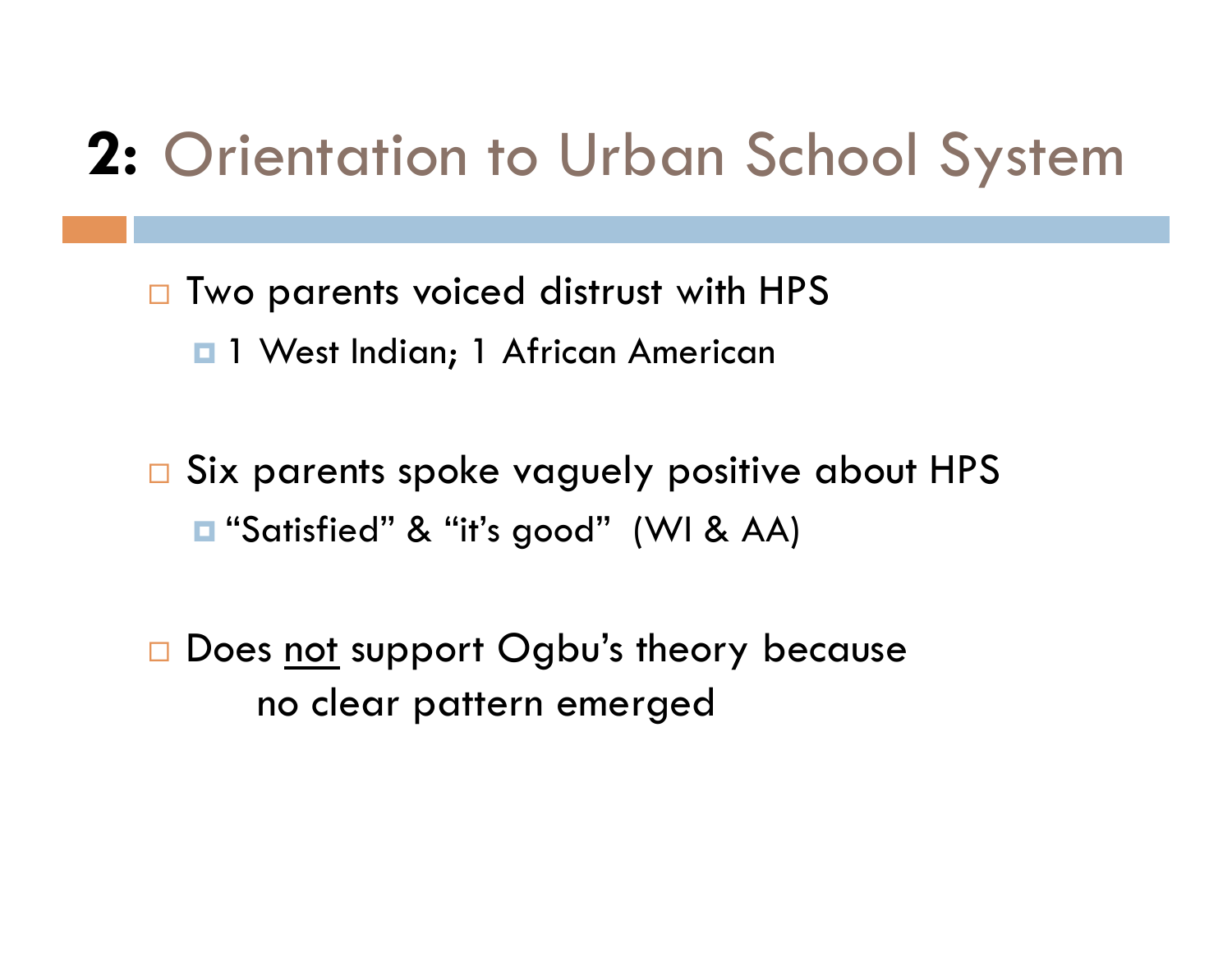## Orientation to School Choice **3:**

|                                    | <b>West Indian</b><br><b>Immigrants</b> | <b>African American</b> |
|------------------------------------|-----------------------------------------|-------------------------|
| total                              |                                         |                         |
| applied for<br>school choice       |                                         |                         |
| offered seat at<br>choice school   | 2                                       | n/a                     |
| enrolled in a non-<br>local school |                                         |                         |

But, no strong opinions either in support or against school choice were voiced by West Indian or African American parents

Ogbu's theory might partially "fit"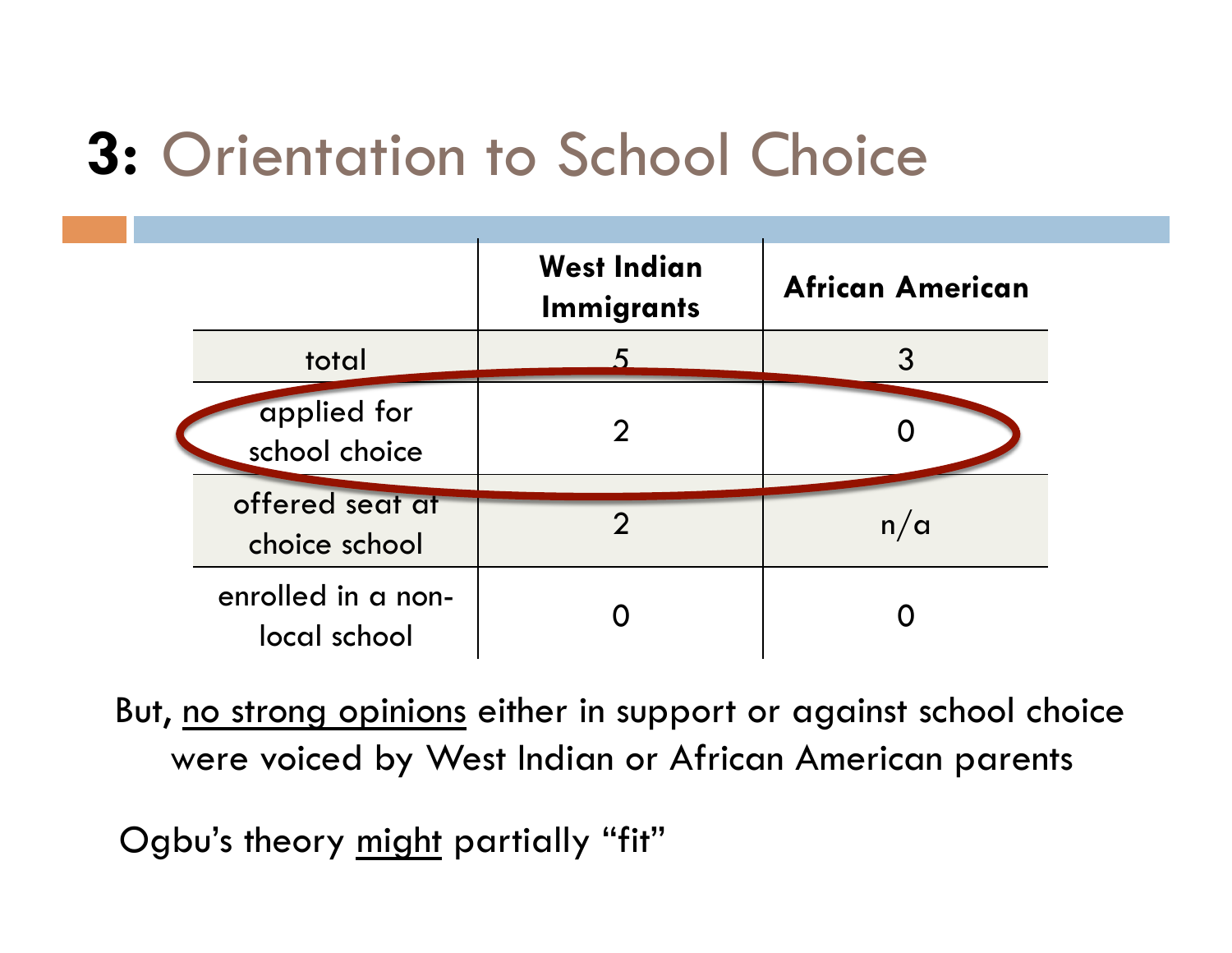## Orientation to Local Schools **4:**

- □ All parents chose their local school
	- $\blacksquare$  It's "part of the community" (WI)
	- "We only have one car and my husband needs it. I work close…" (WI)
	- $\blacksquare$  "I don't have the time in the morning" (AA)



Is proximity more important to lower income minority parents?

Ogbu's theory might partially "fit"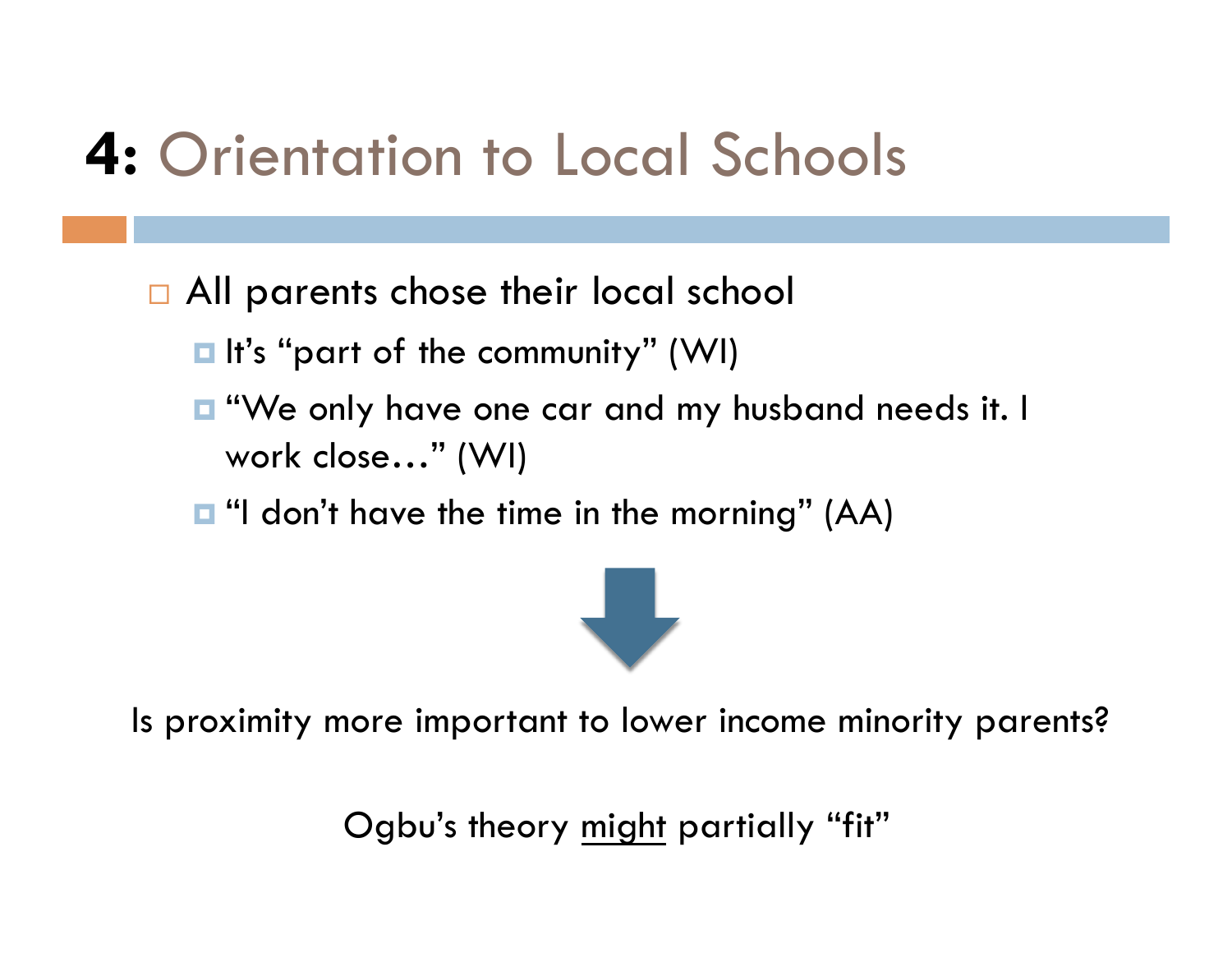### Ogbu & School Choice

#### □ Ogbu's theory is too vague

- **T** Too many caveats
- **n** Contradictions
- □ Consequences:
	- **How effective can intra-district choice be?**
	- **□** Do ethnic differences exist? What are the implications?

Although more research is needed, this suggests that Ogbu's theory might explain ethnic differences in orientation to school choice and proximity